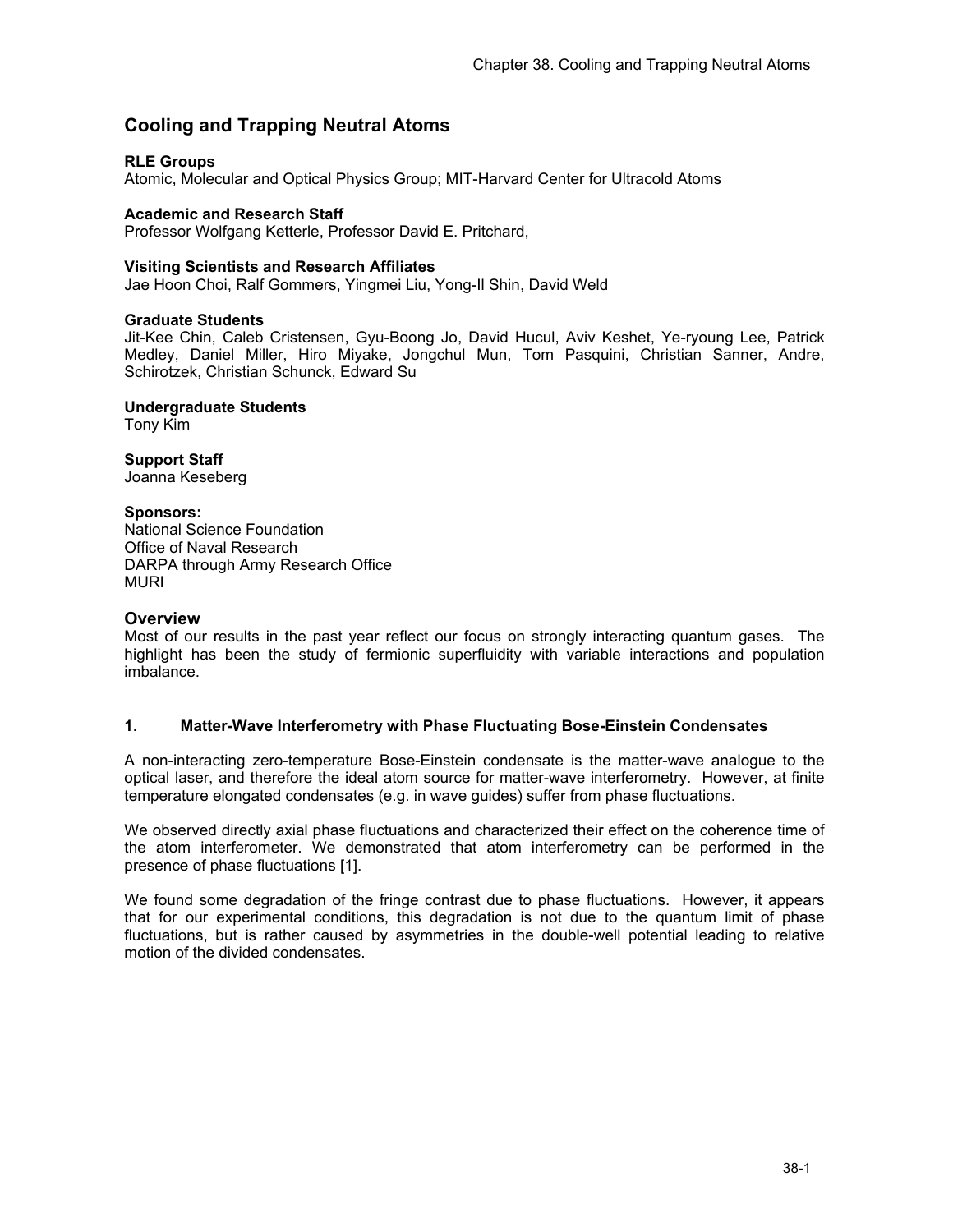# Chapter 38. Cooling and Trapping Neutral Atoms



Effect of longitudinal phase fluctuations on the performance of the matter-wave interferometry. (Left) Effect of spatial phase fluctuation on the waviness of interference fringes. Interference fringes obtained right after splitting a condensate in (a). For large spatial phase fluctuation (e.g., 4.6 kHz), the fringe pattern shows more significant wiggles than for smaller phase fluctuations (e.g.,3.6 kHz). From the fringes for 3.6 kHz (dashed line) and 4.6 kHz (solid line) chemical potentials, relative phases are obtained along the axial direction in (b)

(Right) Effect of longitudinal phase fluctuations on the coherence time between the split condensates. The probability for a random phase for ten measurements of the relative phase is shown for three different amounts of the longitudinal phase fluctuations.

# **2. Critical velocity for superfluid flow across the BEC-BCS crossover**

The recent realization of the BEC-BCS crossover in ultracold atomic gases allows one to study how bosonic superfluidity transforms into fermionic superfluidity. Many quantities, such as the speed of sound and the transition temperature, vary monotonously through the crossover. In contrast, the critical velocity for superfluid flow has been predicted to show a pronounced maximum [2]. This maximum occurs at the transition from a "bosonic" region where excitation of sound limits superfluid flow to a "fermionic" region where pair breaking dominates.

By crossing two tightly focused laser beams, we exposed only the central region to a 1D moving optical lattice and could observe the response of the superfluid at a well-defined density. In this way, critical velocities were obtained throughout the BEC-BCS crossover [3].

In good agreement with theoretical predictions we found a pronounced peak of the critical velocity at unitarity which confirms that superfluidity is most robust for resonant atomic interactions. The dependence of the critical velocity on lattice depth and on the inhomogeneous density profile was carefully studied.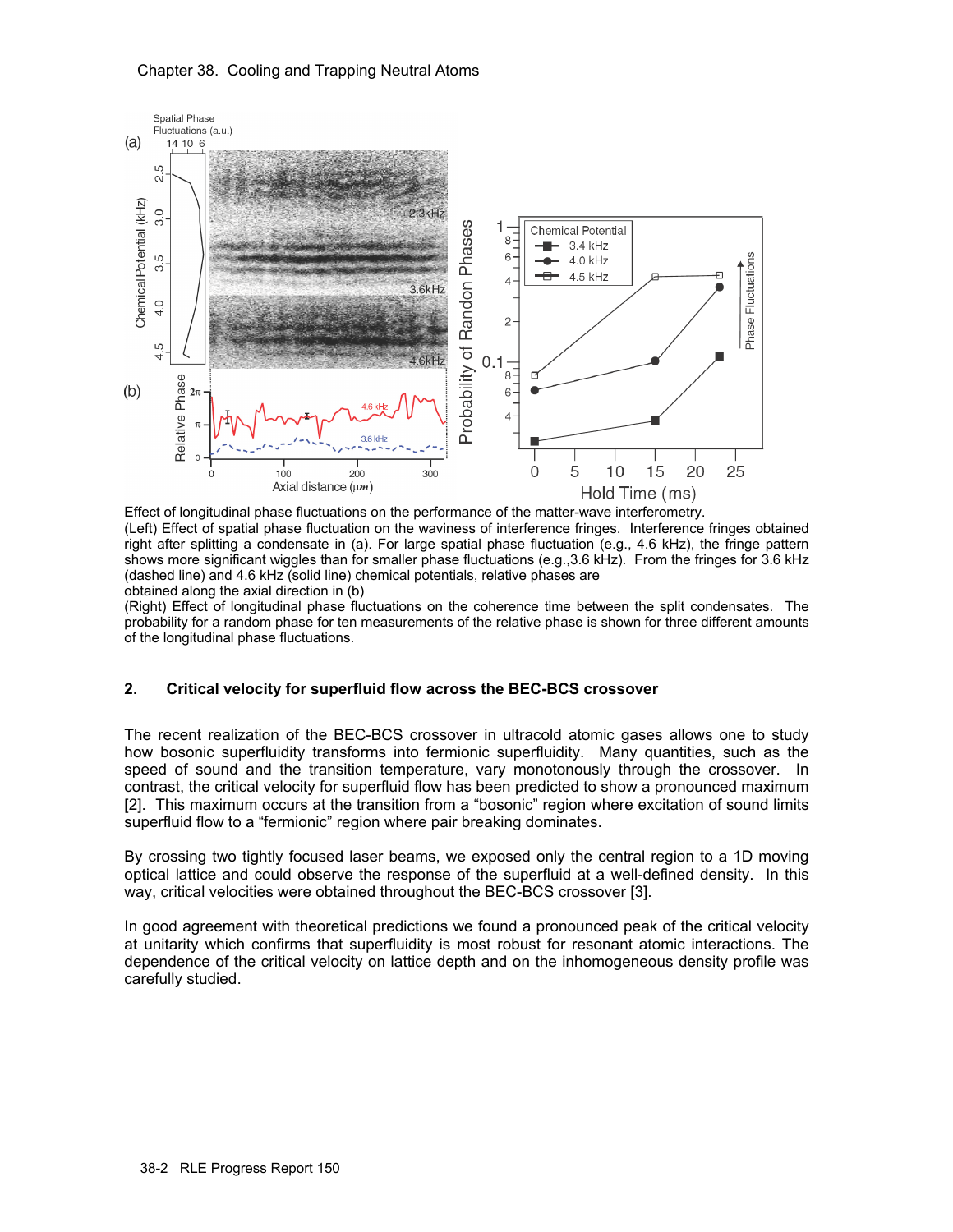

(left) Onset of dissipation for superfluid fermions in a moving optical lattice. Shown is the number of fermion pairs which remained in the condensate after being subjected to a moving optical lattice at variable velocity. The abrupt onset of dissipation occurred at the critical velocity.

(right) Critical velocities throughout the BEC-BCS crossover. A pronounced maximum was found at resonance. Data are shown for a lattice with a depth of 0.2  $E_F$  deep lattice. The solid line is a guide to the eye.

# **3. Phase diagram of a two-component Fermi gas with resonant interactions**

We have established the phase diagram of a spin-polarized Fermi gas of <sup>6</sup>Li atoms at unitarity. Using tomographic techniques, we determined the spatial structure of a trapped Fermi mixture, mapping out the superfluid phases versus temperature and density imbalance [4]. At low temperature, the sample shows spatial discontinuities in the spin polarization. This is the signature of a first-order superfluid-to-normal phase transition, which disappears at a tricritical point where the nature of the phase transition changes from first-order to second-order. We have confirmed that at zero temperature, there is a quantum phase transition from a fully paired superfluid to a partially polarized normal gas, resolving a major controversy about the Chandrasekhar-Clogston limit of superfluidity with resonant interactions. The phase diagram provides quantitative tests of theoretical calculations on the stability of fermionic superfluidity.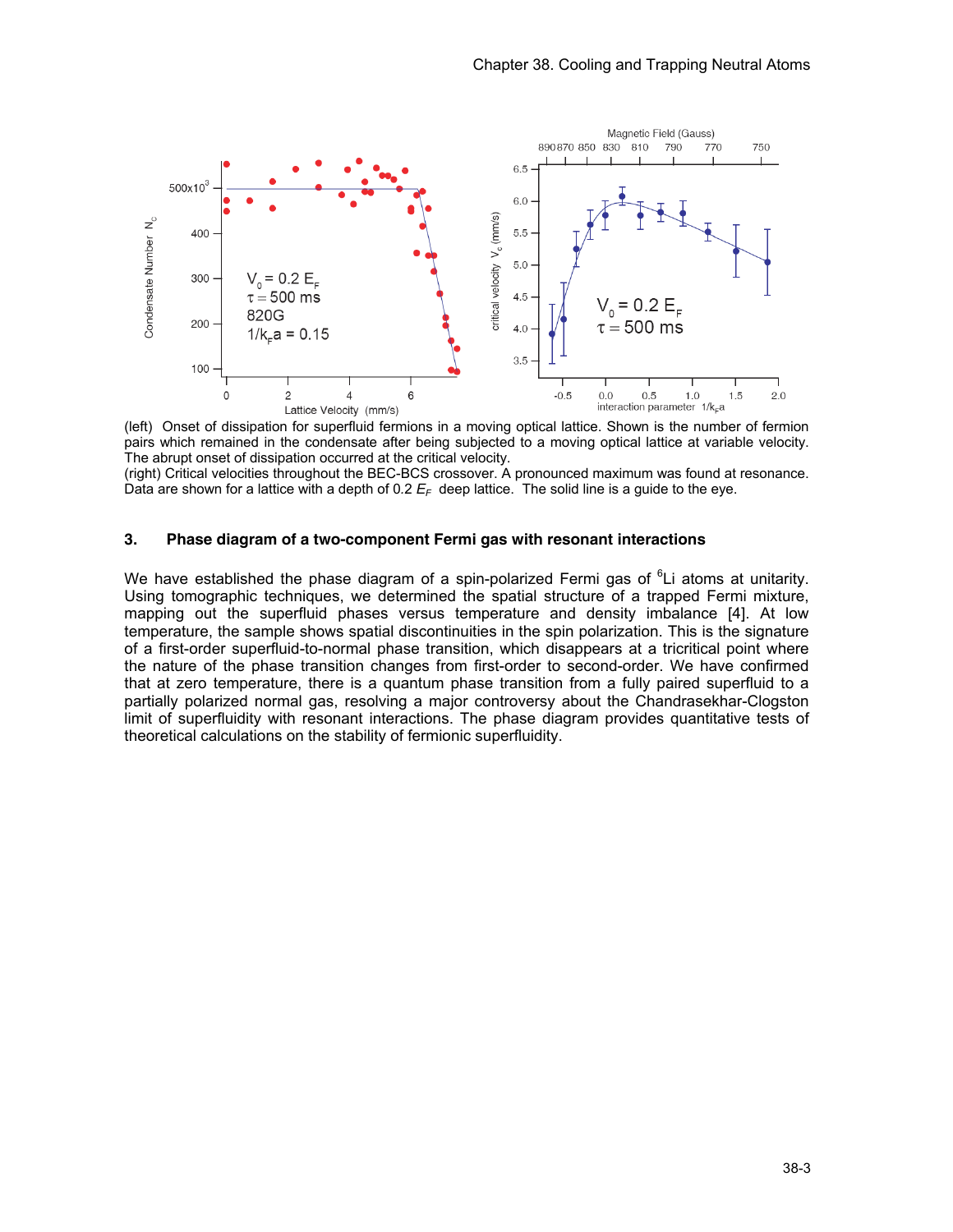

Phase diagram of a two-component Fermi gas with resonant interactions. The yellow area represents a thermodynamically unstable region, leading to phase separation between superfluid and normal. Above the tricritical point, the phase transition is continuous (second-order). The critical spin polarization at zero temperature is estimated to be ≈36%.

# **4. Determination of the fermion pair size in a resonantly interacting superfluid**

Fermionic superfluidity requires the formation of pairs. The actual size of these fermion pairs varies by orders of magnitude from the femtometer scale in neutron stars and nuclei to the micrometer range in conventional superconductors. Many properties of the superfluid depend on the pair size relative to the interparticle spacing. For a given mass of the particles, there is a strong correlation between small pair size and high transition temperature. Even in high-temperature superconductors the reported values for the pair size are in the range of two to three interparticle spacings.

We have now been able to determine the pair size for resonantly interacting fermions, which were shown previously to have a very high transition temperature of 20 % of the Fermi temperature. The pair size was inferred from the RF dissociation spectrum of the pairs. Since an rf photon has negligible momentum, the allowed momenta for the fragments reflect the Fourier transform of the pair wavefunction, and the width of the RF spectrum is inversely proportional to the square of the pair size. In order to obtain "clean" RF spectra we had to realize resonant superfluidity in a new system, a spin mixture of lithium atoms where the final state after RF excitation has only weak interactions.

The pair size of the fermionic superfluid on resonance was determined to be 80 % of the interparticle spacing, the smallest pairs found so far for fermionic superfluids [5].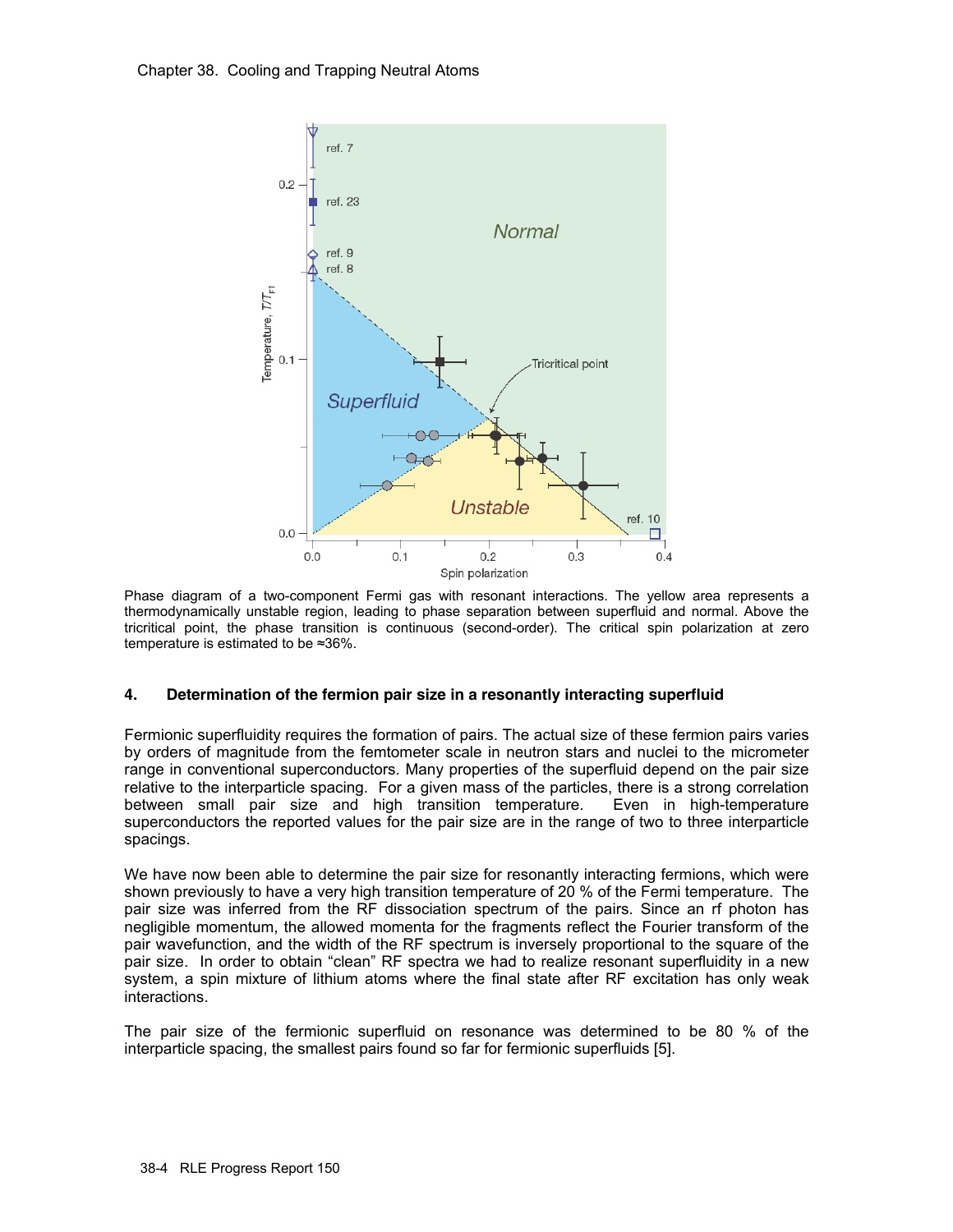

Rf dissociation spectra in the BEC-BCS crossover. Below, at, and above the Feshbach resonance, the spectrum shows the typical asymmetric lineshape of a pair dissociation spectrum and can be fitted with a line shape which has the fermion pair size as a fit parameter.

# **5. Realization of a strongly interacting Bose-Fermi mixture from a two-component Fermi gas**

Fermions are the fundamental building blocks of matter, whereas bosons emerge as composite particles. The simplest physical system to study the emergence of bosonic behavior is a twocomponent fermion mixture, where the composite boson is a dimer of the two different fermions.

By analyzing in situ density profiles of <sup>6</sup>Li atoms in the BEC-BCS crossover regime, we have identified a critical coupling strength, beyond which all minority atoms pair up with majority atoms, and form a Bose condensate [6]. This is the regime where the system can be effectively described as a boson-fermion mixture. We have also determined the dimer-fermion scattering length, consistent with the exact value which has been predicted over 50 years ago but has never been experimentally confirmed.

Below the critical coupling strength, the composite nature of the boson becomes essential and the degeneracy pressure from excess unpaired fermions affects the structure of the composite boson, resulting in a zero-temperature quantum phase transition to a normal state where Bose-Einstein condensation is quenched.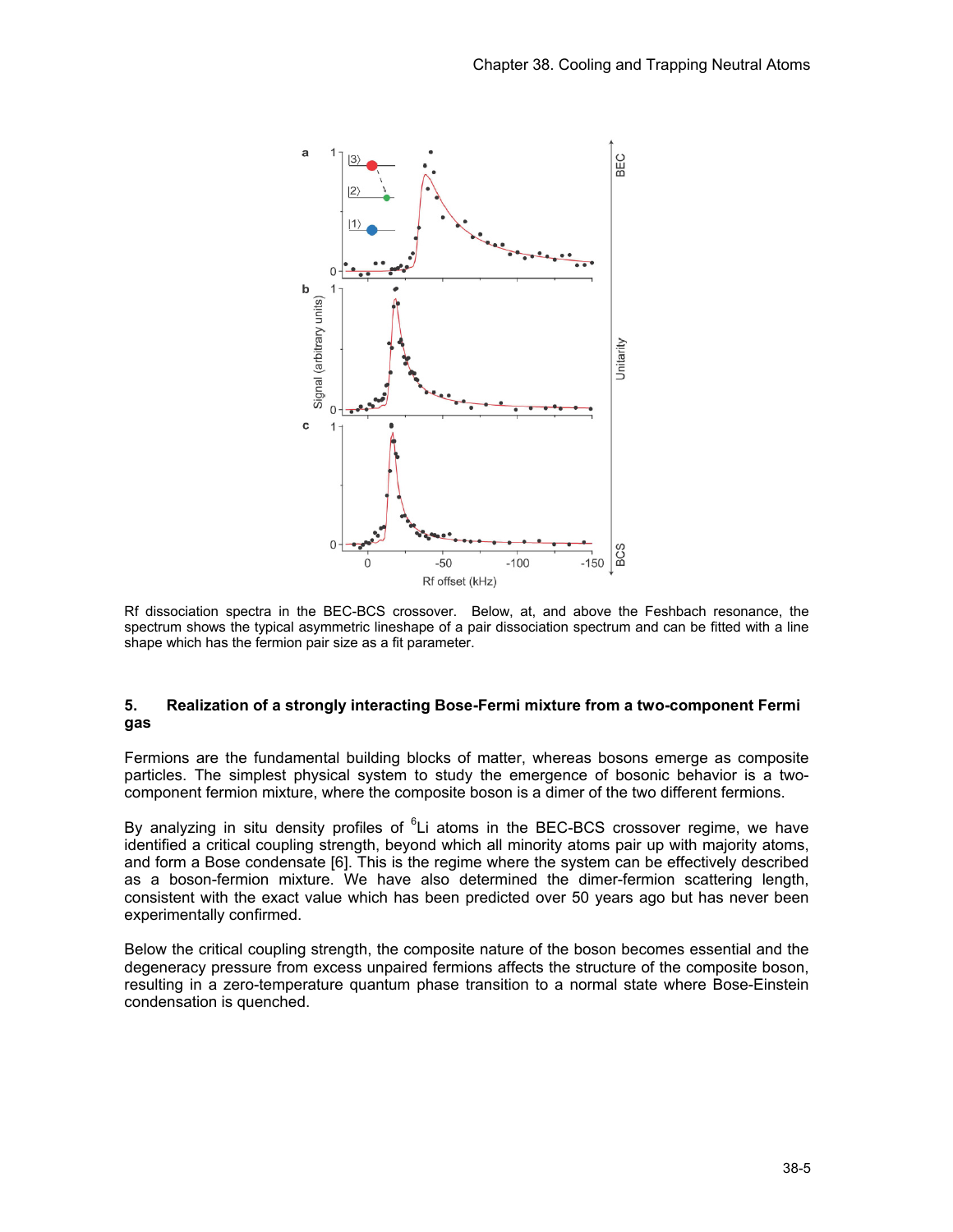

Strongly interacting Bose-Fermi mixtures. (a-c) Density profiles of bosonic dimmers (blue) and unpaired excess fermions (green) for various magnetic fields, beyond the critical coupling strength. Figures (d-f) and (gi) compare experimental results to calculated density profiles for bosons and fermions, respectively, confirming the validity of a boson-fermion description.

# **6. Determination of the equation of state of a polarized Fermi gas at unitarit**

At unitarity, i.e. when the scattering length for the free fermions diverges, the behavior of the system becomes universal, being independent of the nature of the interactions. We have determined the universal equation of state of a two-component Fermi gas with resonant interactions by analyzing the in situ density distributions of a population-imbalanced Fermi mixture confined in a harmonic trap [7]. Since the variation of the external trapping potential across the sample scans the chemical potential, the density information of a single sample, in principle, contains the whole information on the equation of state. We have presented a method to determine the equation of state directly from the shape of the trapped cloud.

We have found that the behavior of a partially polarized normal gas can be well described by a normal Fermi liquid picture, which includes the binding energy of a single minority atom resonantly interacting with a majority Fermi sea, the effective mass of the quasiparticles, and its correction.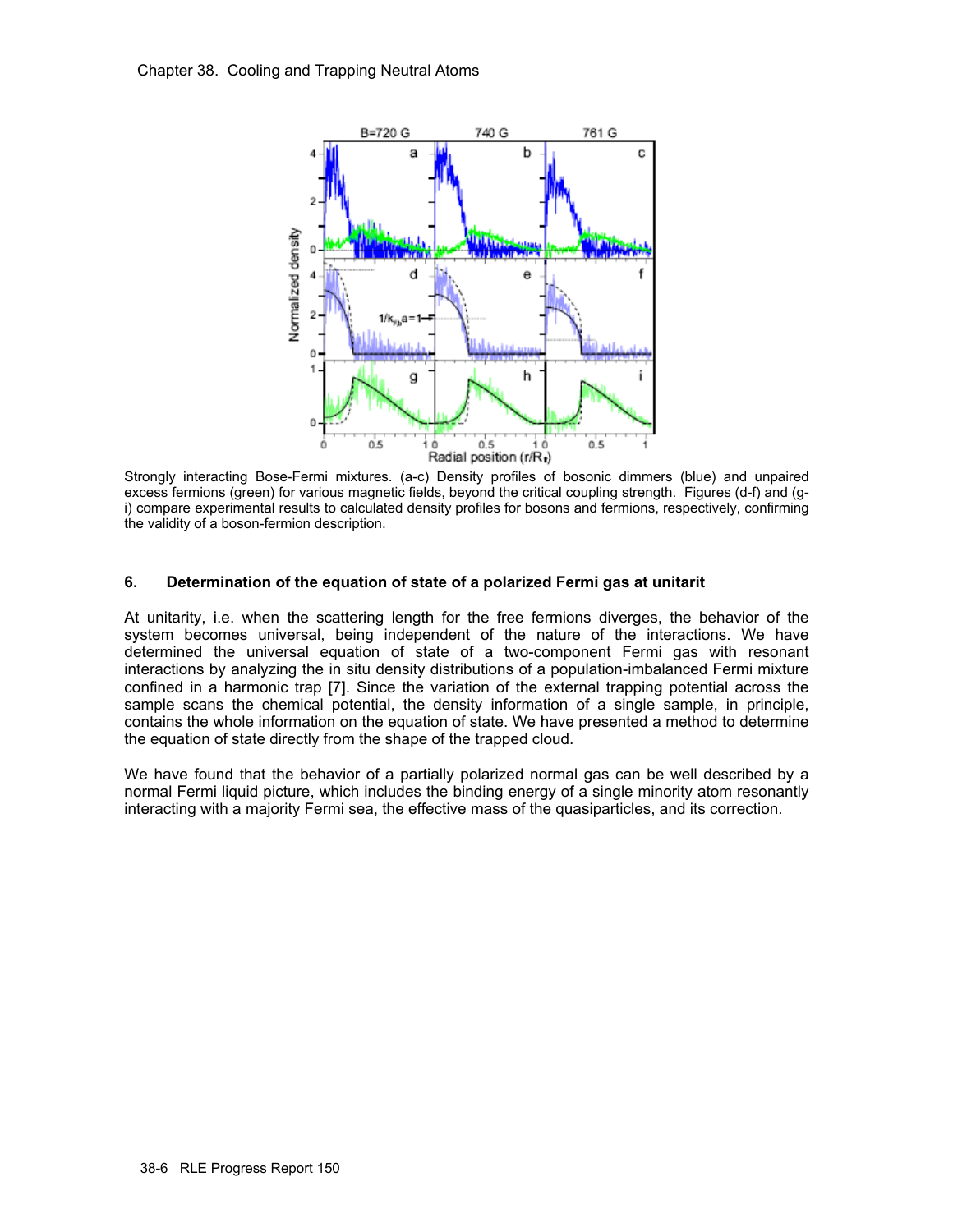

Thermodynamic potential of a two-component Fermi gas with resonant interactions. The universal function g(x) for the energy density E(n<sub>1</sub>,n<sub>2</sub>) is defined as E(n<sub>1</sub>,n<sub>2</sub>)=E<sub>0</sub>(n<sub>1</sub>) g(x)<sup>5/3</sup>, where n<sub>1</sub> and n<sub>2</sub> are the densities of component 1 and 2, respectively,  ${\sf E}_0$  is the energy density of a single-component Fermi gas, and x=n<sub>2</sub>/n<sub>1</sub> is the density ratio.  $x_c$  is the critical density ratio for the normal-to-superfluid phase transition. The red solid line is a model fit to the normal region  $(x < x_c)$ , using a normal Fermi liquid description.

# **References**

- 1. G.B. Jo, J.H. Choi, C.A. Christensen, Y.R. Lee, T.A. Pasquini, W. Ketterle, and D.E. Pritchard, Phys. Rev. Lett. **99**, 240406 (2007).
- 2. R.Combescot, M.Y. Kagan, and S. Stringari, Physical Review A (Atomic, Molecular, and Optical Physics) **74**, 042717 (2006).
- 3. D.E. Miller, J.K. Chin, C.A. Stan, Y. Liu, W. Setiawan, C. Sanner, and W. Ketterle, Phys. Rev. Lett. **99**, 070402 (2007).
- 4. Y. Shin, C.H. Schunck, A. Schirotzek, and W. Ketterle, Nature **451**, 689 (2008).
- 5. C.H. Schunck, Y. Shin, A. Schirotzek, and W. Ketterle, Nature, in print.
- 6. Y. Shin, A. Schirotzek, C.H. Schunck, and W. Ketterle, Phys. Rev. Lett., in print; preprint, arXiv:0805.0623.
- 7. Y. Shin, Phys. Rev. A **77**, 041603(R) (2008).

# **Publications**

# **Papers (in refereed journals) and major book chapters**

- 1. Y. Shin, A. Schirotzek, C.H. Schunck, and W. Ketterle: *Realization of a strongly interacting Bose-Fermi mixture from a two-component Fermi gas:*  Phys. Rev. Lett., in print; preprint, arXiv:0805.0623.
- 2. C.H. Schunck, Y. Shin, A. Schirotzek, and W. Ketterle: *Determination of the fermion pair size in a resonantly interacting superfluid.*  Nature, in print; arXiv:0802.0341.
- 3. W. Ketterle and M. W. Zwierlein: *Making, probing and understanding ultracold Fermi gases.*  in *Ultracold Fermi Gases*, Proceedings of the International School of Physics "Enrico Fermi", Course CLXIV, Varenna, 20 - 30 June 2006, edited by M. Inguscio, W. Ketterle, and C. Salomon (IOS Press, Amsterdam) 2008; e-print, arXiv: 0801.2500.